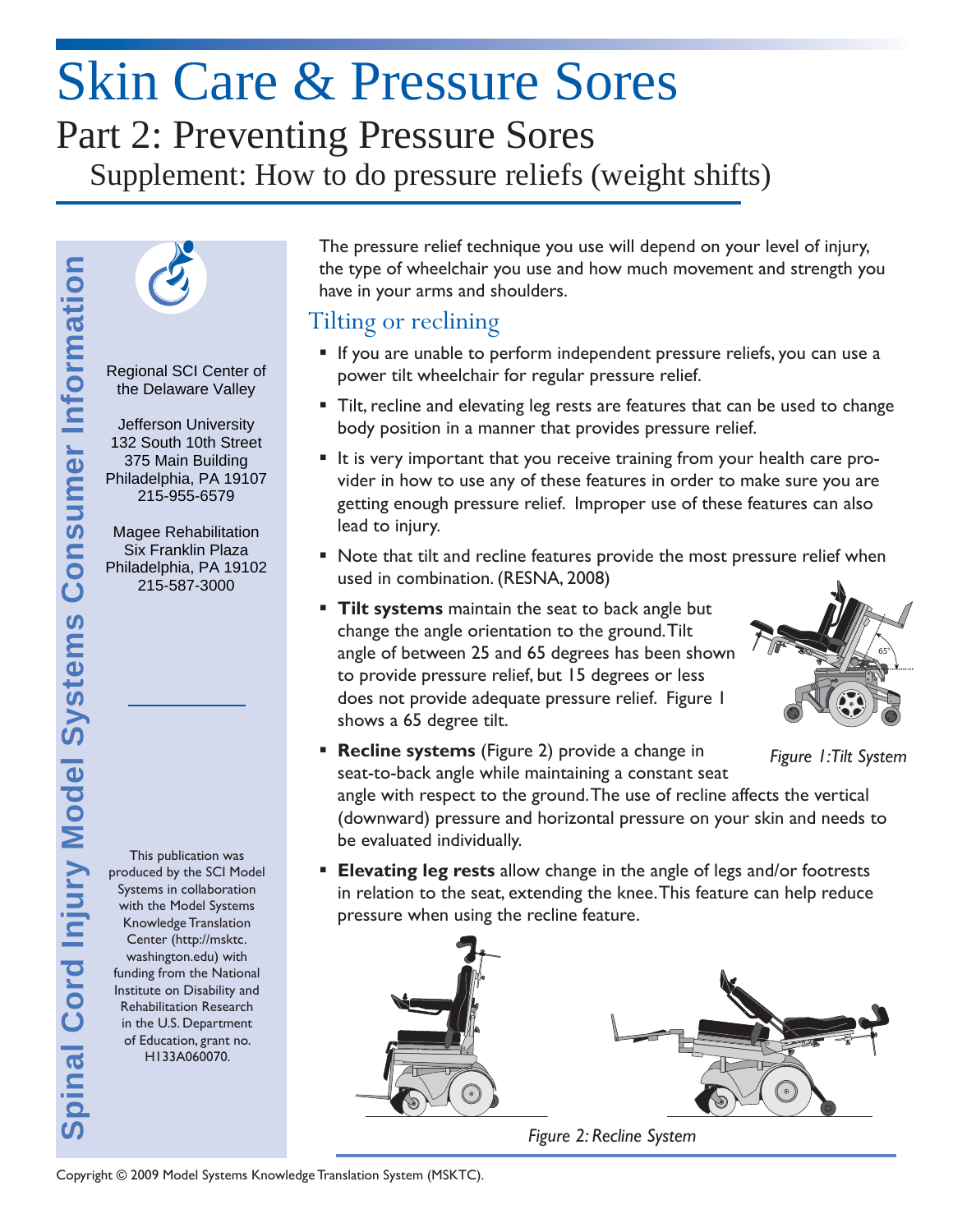## Leaning from side to side

This technique relieves pressure over one buttock at a time.

1. **Lock your wheels**, and swing away one armrest from your wheelchair.



- 2. Hold onto the remaining armrest and lean your body to the opposite side, taking the weight off one buttock for 30-90 seconds (Figure 3). If you cannot grasp the armrest with your hand, you may be able to hook your wrist behind the wheelchair push handle or back rest (Figure 4).
- 3. To regain the upright position, you may need to use the wheelchair push handle or armrest for assistance. Some also find that pushing up on the push rims of the wheels helps in regaining upright position.
- 4. You may use a table or other stationary object to lean against for assistance (Figure 5). Just be sure the weight is completely off the opposite buttock, and hold the position for 30-90 seconds.
- 5. Repeat on the other side.

### Leaning forward

This technique can be done independently or with assistance.

- 1. Move your wheelchair so that **the front casters are turned forward**, then **lock the wheels** of your wheelchair.
- 2. Bend forward and bring your chest to your knees (Figure 6). This lifts the weight of your bottom from the wheelchair. Stay in this position for 30-90 seconds.
- 3. Return your body to the upright position. There are several techniques to regain upright position depending on your equipment and the strength in your arms and trunk. You may:
	- **Place your hand on your knees and push up.**
	- Keep your hand on push handles and pull up.
	- **Place your hand against the front of the armrest and push up.**

## Independent push-ups

This technique can be used by individuals who can extend their elbows and lift their body weight (people with an injury at C7 and below). Grip your arm rests with your hands and lift up completely off your seat for 60 seconds. Since this method could harm the rotator cuff (part of the shoulder joint), it should only be used if you are unable to complete the other techniques.

*Figure 6*